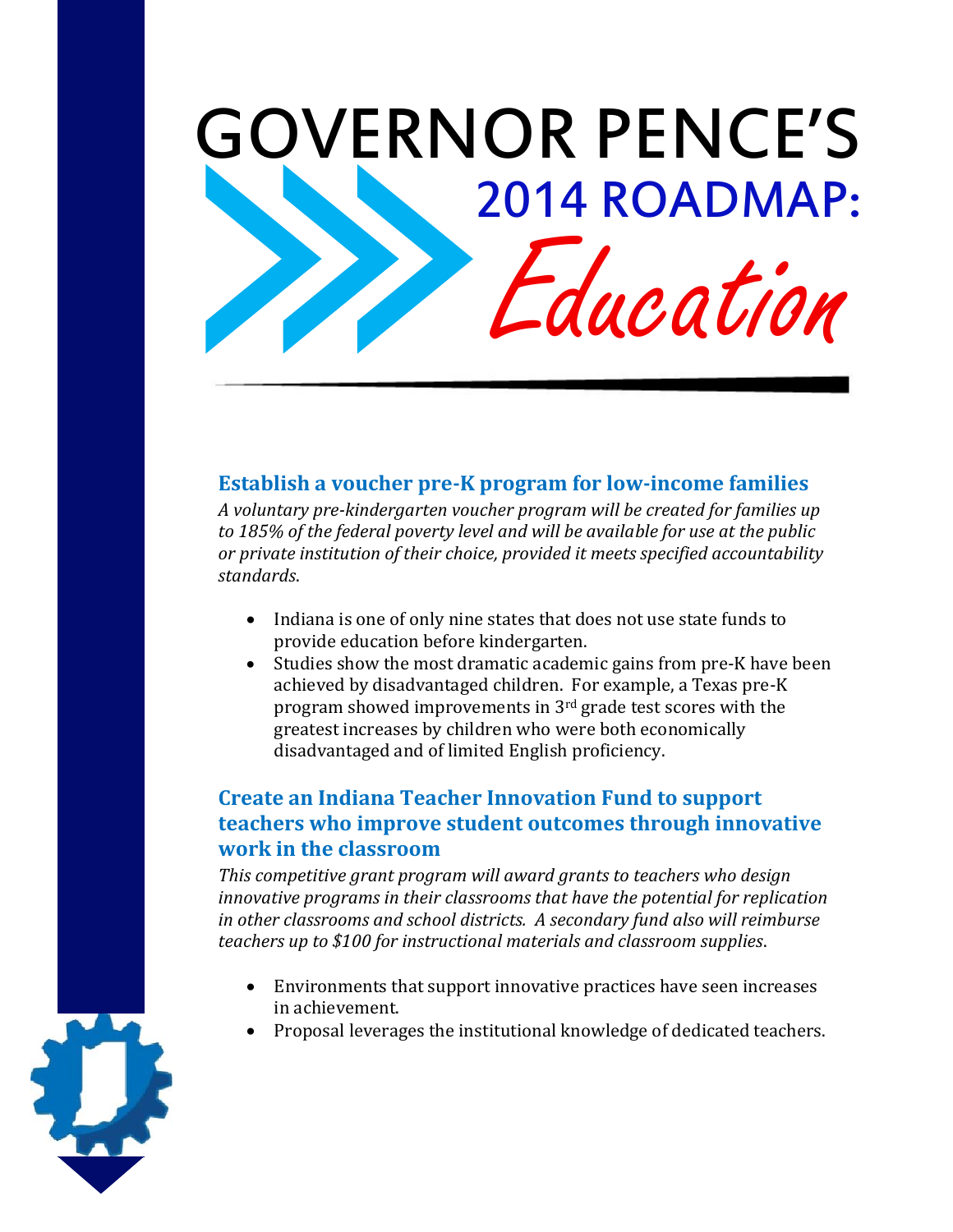

# **Support teachers who move to under-performing public schools and charter schools serving low-income students**

*A "Choices for Teachers" program will be created to provide a stipend to traditional public school teachers who apply to and get hired by underperforming public schools and charter schools with at least 50 percent of their students on free and reduced lunch*.

- Teachers in charter schools on average earn approximately \$12,000 less than their public school counterparts.
- Research shows that effective teachers can have an immediate impact on test scores, and improve long-term outcomes for lowincome students. For example, 9th grade math scores in Chicago public schools saw significant increases with one semester of an improved teacher.

# **Improve charter school performance by allowing charter school networks to manage their funds with the same flexibility as school districts**

*Charter school operators with multiple charter schools across the state currently receive a set amount of state funding per school*. *This bill would allow them to manage all of their schools with a single budget and therefore offer the freedom to move funding from one school to another, as needed.* 

- There are currently 71 charter schools in Indiana.
- Indiana currently has three charter operators authorized to run more than one charter school in Indiana. This new law will encourage even more to come to Indiana, and will encourage our current operators to expand.

### **Increase the supply of alternative, high-performing schools by repurposing unused educational facilities**

*A council will design and recommend a statewide entity charged with repurposing vacant or underutilized facilities for use by new or different school corporations and charter schools*.

- The inventory of unused or underutilized facilities across the state results in wasteful spending. For instance, Indianapolis Public Schools alone spends approximately over \$25 million to maintain unused and underutilized properties.
- There are more than 6,500 students on charter school waitlists across the state.
- The new council will make recommendations to the Governor and General Assembly on the best financing and legal framework for the statewide facilities entity by July 1, 2014.